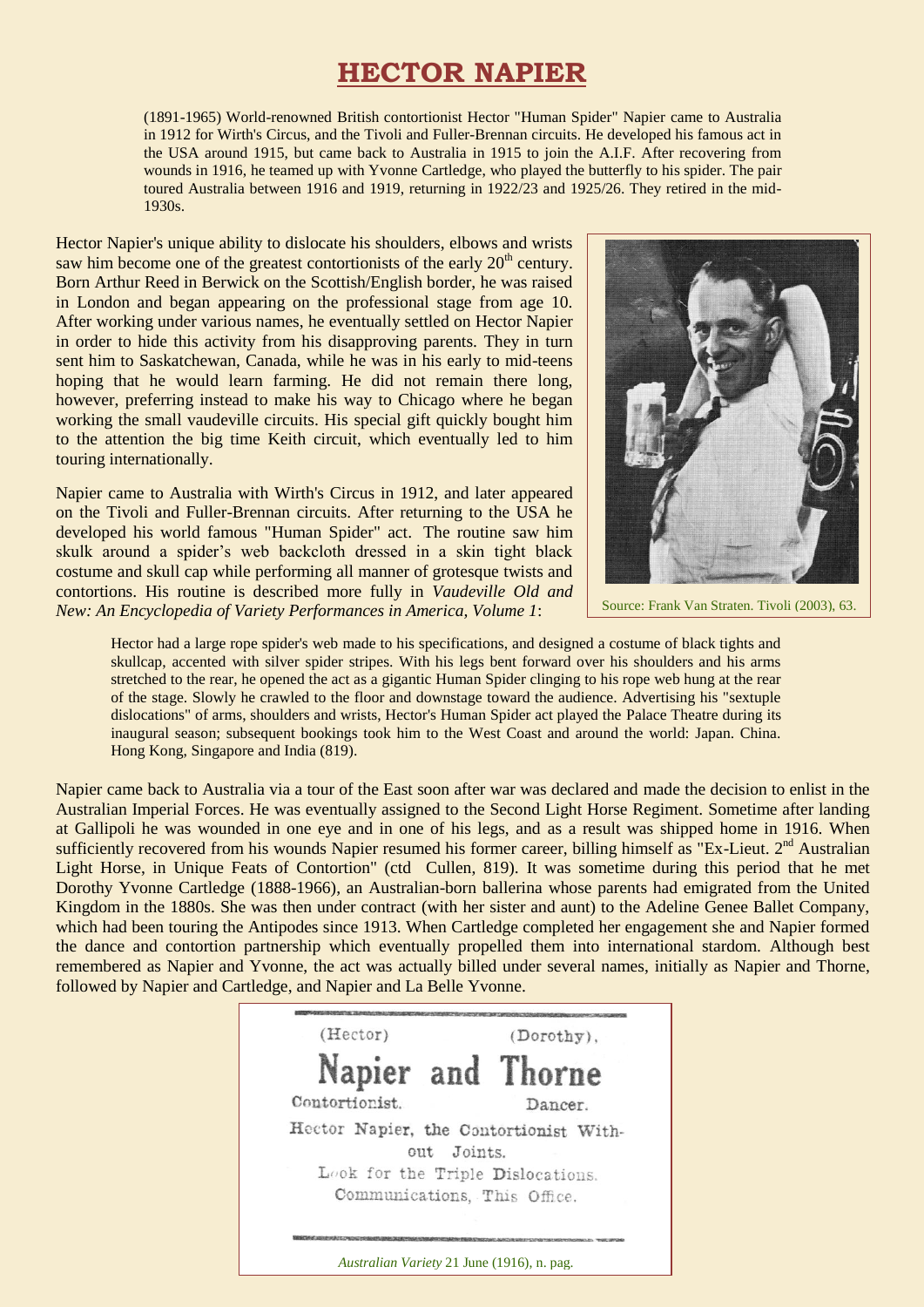Interestingly, Napier and Cartledge were reportedly putting together a routine in 1917 that revolved around their cat:

Hector Napier and his wife have a very clever performing cat, and they have framed up a new and novel act introducing this wonderful feline performer. This scribe had the pleasure of witnessing a private performance the other night. The feline did some amazing tricks, one being a double dislocation. On their arrival in Sydney it is Hector's intention of giving a try-out at one of the Fuller houses with a view of playing the new turn on the circuit (AV: 9 May 1917, n. pag.).

In early January 1918, an Australian Variety critic suggested that while Napier was undoubtedly a wonderful contortionist he had still not devised a routine that would make him successful. It would seem that the writer had not yet seen Napier and Carteldge's performance in William Anderson's 1917/18 *Jack and the Beanstalk* pantomime (Wirth's Hippodrome, Syd), for it was that production which saw the pair devise and first present their world famous act. As another reviewer wrote at the time:

> [There is a] keen note of originality sounded by "the Butterfly and the Spider," presented by Napier and Yvonne. Napier is apparently as boneless as a piece of string and ties himself into many knots. Yvonne is a toe dancer in the guise of a butterfly and just as light and graceful (ctd. Cullen 819).

Napier also provided some insight into his special gift when talking to a journalist prior to appearing in Adelaide:

Just how Hector Napier the contortionist extraordinary, who in his spider stunt with Butterfly Belle Yvonne, in William Anderson's *Jack and the Beanstalk* pantomime is able to so contort himself is what puzzles most folk who see and marvel at his act. "There's a triple dislocation of my shoulders, my elbows and wrists," he tells, "that's how it is with me." [He] goes on to relate, and has documents to prove it, that New York doctors paid him the equivalent of £30 to permit the trebly dislocated portions of his anatomy to be x-ray photographed in the interests of surgical science" (Adelaide *Advertiser* 31 Jan. (1918), 5.



Napier and Cartledge remained in Australia until mid-1919, at which time they travelled to the United States to undertake a tour that would ultimately last some years. According to a report published in *Australian Variety* shortly after the couple left the country, Napier had been less than impressed by the state of the Australian industry:

A recent arrival from the States has told as that hector Napier, the Australian Contortionist, who had just landed in America, was kicking the tripe out of the country and its people. Australia, according to Napier, is rotten and the vaudeville circuits a joke. The Fullers came in for much abuse, a great lot of it levelled against general manager W. J. Douglas. His remarks were overheard by one of the crew of the "Sonoma" (an Australian), who told Napier he was a crimson liar and promptly administered a hiding to the contortionist. Napier here was a huge joke, and, according to himself, had the greatest act in the business, [whereas] as a matter of fact it was as crude and unfinished as one could possibly imagine. When he came into the office on the day he and his wife left for America, Napier took our breath away when he told us that he was [hired] direct from this side by Mrs [?] Weston. In conclusion we would say that Napier found Australian vaudeville conditions so bad by reason of the fact that his set failed to make out on any decent time. Herewith we drop a word in the ear of Mrs Weston direct from Australia - a contortionist who can twist the truth around in a most inconceivable fashion! (1 Aug. 1919, 3).

After completing their engagements in the US the Napiers undertook tours of England and South America, with the later country including engagements in Buenos Aires, Sao Paulo, Montevideo and Rio de Janeiro. During this time Cartledge gave birth to two sons, with Napier forced to work a solo act when his wife was no longer able to perform on stage.

Despite his alleged dislike of Australia Napier and his wife came back to Australia via South Africa in 1922, remaining in the country until after the birth of their daughter, Valantyne, in 1923. It would appear, too, that the Fullers held no grudge with Napier, as he appeared on their circuit during the tour, including a season at the Empire Theatre (Bris) in late 1922. Among the other firms to engage the act were the Tivoli circuit and Harry Clay.

During the 1922/23 tour a *Theatre* magazine critic proposed that Napier's act, while both interesting and educational, still suffered somewhat "in presentment," noting that it was "put forward in a rather slow, amateurish way" and therefore lost most of its effect. The critic went on to suggest: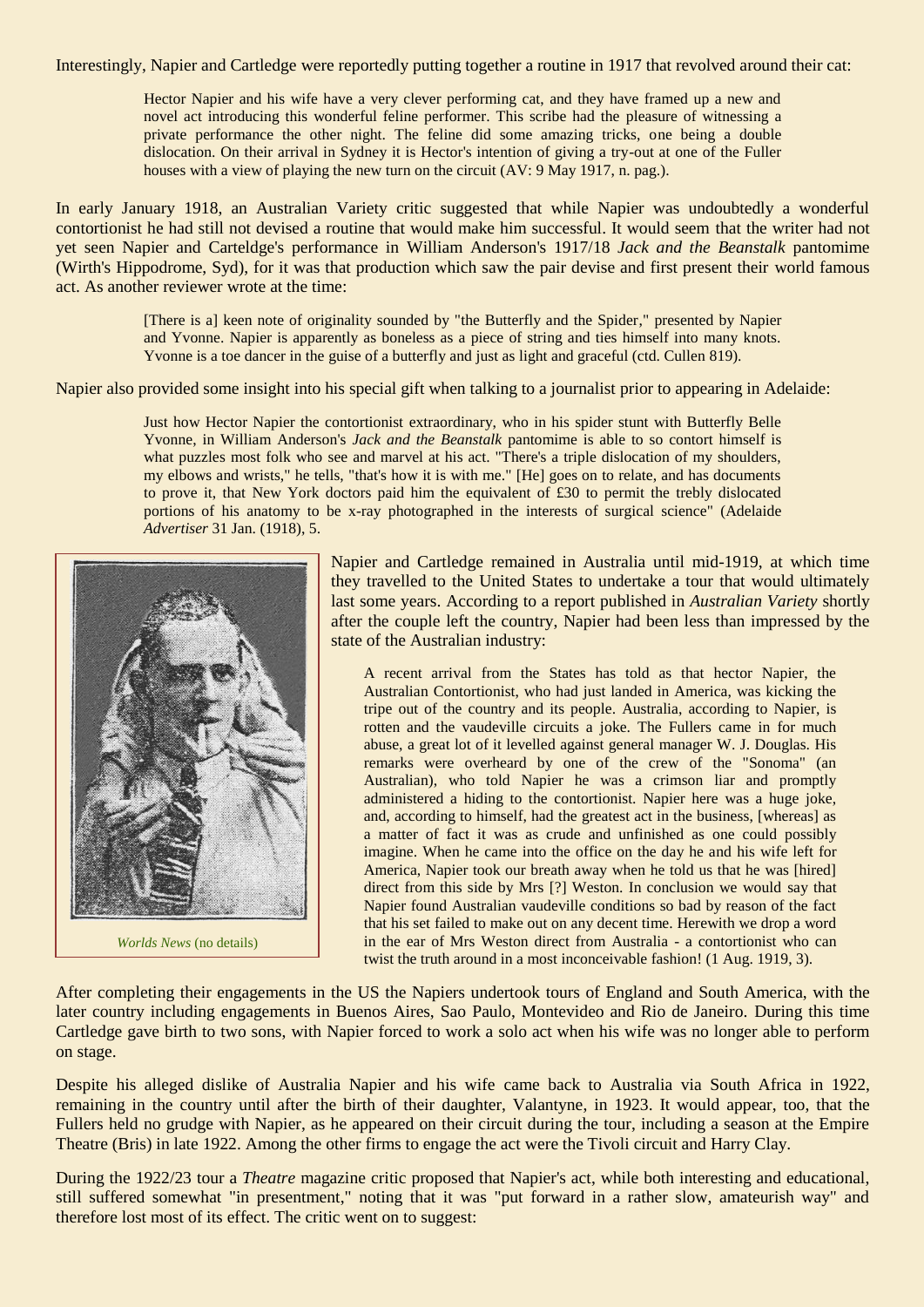He should work on a miniature black stage; his spider-web should be in red or violet if at all; and a series of black wings should box in his platform. Then he should, clad in white, work under a suitable spotlight everything focusing to him and his fine series of effortless, boneless dislocations. These are natural and healthful, not abnormal and shuddersome (Jan. 1923, 20).

After some two years touring overseas the Napiers returned for another Antipodian tour, this one being undertaken over the years 1925 and 1926. The mid to late-1920s also saw the act expand to three people. Yvonne's aunt, Lillias

Cartledge, who was by then a ballet teacher, was invited to join them for an initial 26 week contract, thus allowing them an opportunity to present something entirely different. Cullen et al provide some insight into the new act in *Vaudeville Old and New*:

As the curtain opened, Hector, Yvonne and Lillias posed as Dresden figures set atop pedestals. They performed a variety of dances involving quick costume changes and remained a trio until Lillias stopped touring (819).

By the early 1930s Napier and Yvonne had reverted back to their popular Spider and Butterfly act, continuing to present it well into the 1930s. Although a number of secondary sources record that Napier retired in 1933, newspaper reports and advertising indicate that he was still performing as late as 1936. Interestingly, although Burnie's *Advocate* records that Napier was making his first appearances in Tasmania that year, he had in fact been in Hobart the previous year as a member of the Frivolities of 1935.

BURNIE Theatre to-night. First ap.<br>pearance in Tasmania of Hector Napier, The Human Spider. WMMUNITY singing. See Hector Napier, The Human Spider, at the Burnie Theatre to-night.

*Advocate* (Burnie, Tas) 27 Nov. (1936), 13

# ALL HOBART WILL BE AT THE THEATRE ROYAL TO-NIGHT "THE FRIVOLITIES OF 1935"

Special Attraction-Hector Napier, Contortionist Extraordinary. PRICES: 2/6, 2/, 1/ (Plus Tax). Box Plan at O.B.M.'s. After 1 p.m. at the theatre.

THIS AFTERNOON-SPECIAL CHILDREN'S MATINEE, conducted by "Hermie" Ward. Novelties and prizes. A heap of fun for the kiddles. Admission 6d. Adults, 1/ all parts.

*Mercury* (Hobart) 28 Sept. (1935),

#### **SEE ALSO**

• **[Valantyne Napier](http://ozvta.com/practitioners-n/)**



Mr. Hector Napier, the Contortionist. mow appearing on the Tivoli Circuit, **B** a returned soldier, having served his miry at Gallipoli, where he was aded by shrapnel. After having to bout with his nerves he is O.K. and tells in the following letter ww he got well:-

Mr. G. W. Hean, Chemist,-

Dear Sir:-I desire to convey to you my thanks for the benefit derived from s use of Hean's Tonic Nerve Nuts. one months after my return from **Allipoli I** suffered very much from aks, however, to your fine preparathese sources of auxiety are now withing of the past, and I am feeling well that I have returned to my it as a professional contortionist.

> Yours faithfully, HECTOR NAPIER.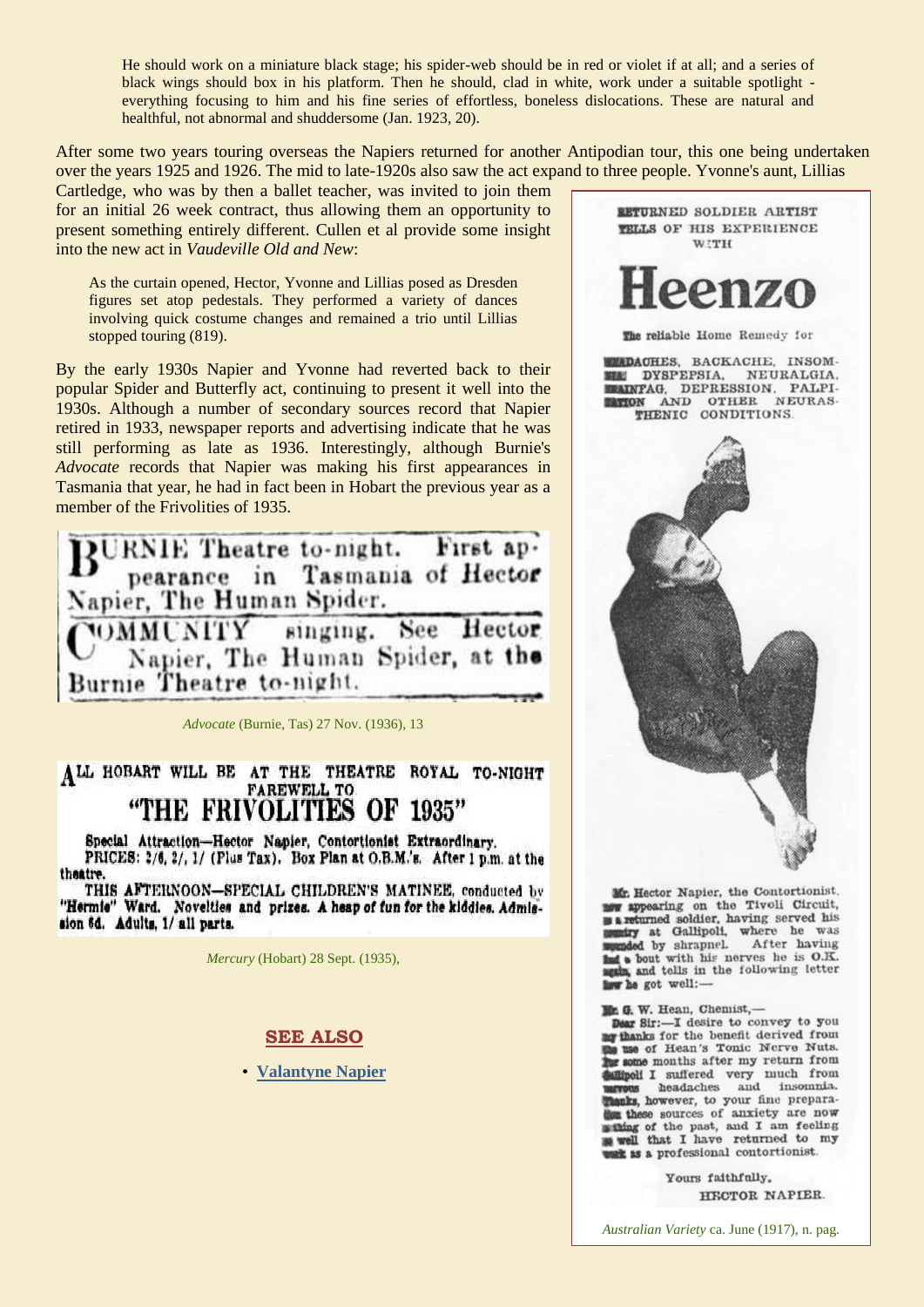### **HISTORICAL NOTES AND CORRECTIONS**

**1.** Napier and Cartledge were married in 1917. Their first child, a daughter, was born in June 1917 but died in January the following year after a short illness (AV: 27 June 1917, n. pag / 18 Jan. 1918, n. pag.). The couple went on to have at least three more children, two sons (born between overseas between 1919 and 1922) and another daughter, Valantyne, who was born in Australia in 1923.Victoria Chance notes that "all the children performed the Human Spider act from an early age," with Valantyne performing it for the first time in 1935 (393).

## **ADDITIONAL QUOTATIONS**

- **Broken Hill**: At the Majestic Gardens tonight, The Napiers (Hector and Yvonne) direct from J. C. Williamson's pantomime, will appear. Their act consists of a large spider web, in the centre of which Hector Napier is garbed as an ugly spider who pursues Yvonne, who is prettily dressed as a butterfly. She dances, and is at last caught and carried away to the centre of the web. Hector also performs a contortion act (BM: 19 Apr. 1918, 3)
- **Adelaide**: Hector Napier, who is also new to the bill will be seen in a wonderful act of contortionism. He is a veritable rubber-framed acrobat, and can twist and turn himself into any shape. His act is free from anything approaching the uncanny (RA: 21 Dec. 1918, 7)

#### **FURTHER REFERENCE**

Chance, Victoria. "Valantyne Napier." CTTA: (1995), 392-3.

Cullen, Frank, with Florence Hackman and Donald McNeilly. *Vaudeville, Old and New: An Encyclopedia of Variety Performers in America, Volume 1.* New York: Routledge, 2006.

"Some Contortionist." AA: 31 Jan. (1918), 5.



Source: vaudeville-postcards.com